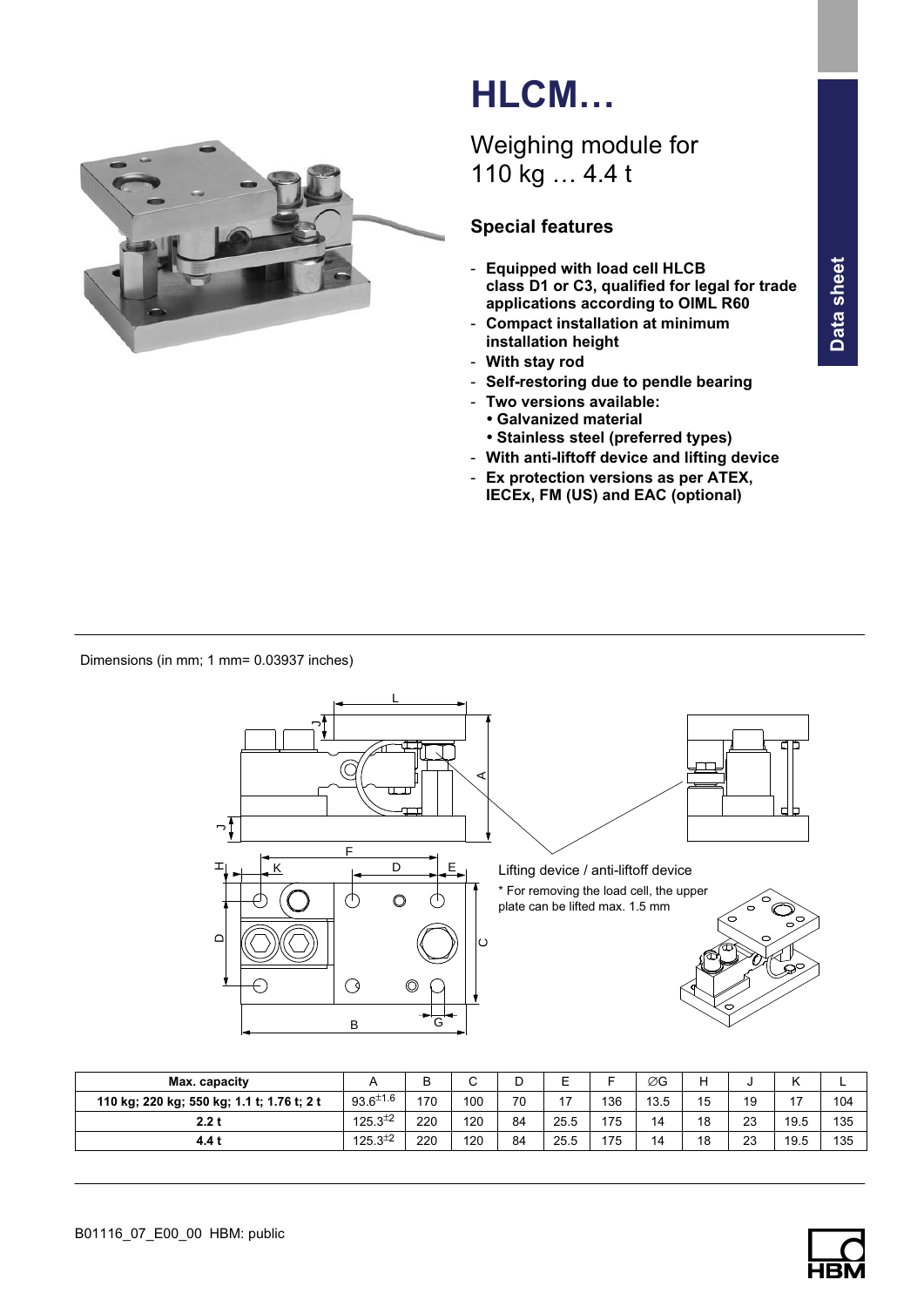#### Specifications

| <b>Maximum capacity</b>                                                    |                          | 110 kg; 220 kg;<br>550 kg; 1.1 t            | 1.76t      | 2.2 t;<br>4.4t |  |
|----------------------------------------------------------------------------|--------------------------|---------------------------------------------|------------|----------------|--|
| HLC/MLB<br><b>Limit load</b><br>HLC/MLBR                                   | % of maximum<br>capacity | 150                                         | 150<br>120 |                |  |
| <b>Breaking load</b>                                                       | % of maximum<br>capacity |                                             | 200        |                |  |
| Restoring force (for 1 mm side offset)                                     | % of applied load        | 7.7                                         |            |                |  |
| Max. permissible horizontal shift transverse to the stay<br>rod axis $1$ ) | mm                       | 1.5                                         |            |                |  |
| Max. permissible static horizontal force in stay rod axis                  | kN                       | 10                                          |            | 22             |  |
| Max. permissible liftig force                                              | kN                       | 20                                          | 44         |                |  |
| <b>Material</b>                                                            |                          | Galvanized or Stainless steel <sup>2)</sup> |            |                |  |
| <b>Weight</b> (depending on version, incl. load cell)                      | kg                       | 710                                         |            |                |  |

 $1)$  For horizontal adjustment of upper module plate

2) According to EN 10088-1

#### For additional information on the appropriate load cells, please refer to the Data sheet HLC...

### **Options**

#### Explosion protection versions per IECEx, ATEX and FM (USA)

AI1/21 IECEx+ATEX zone 1/21 + FM intrinsically safe, II 2G Ex ia IIC T6/T4 Gb, II 2D Ex ia IIIC T125°C Db \*<br>AI2/21\*\* IECEx+ATEX zone 2/21 non intrinsically safe. II 3G Ex ec IIC T6/T4 Gc. II 2D Ex tb IIIC T125°C Db\* IECEx+ATEX zone 2/21 non intrinsically safe, II 3G Ex ec IIC T6/T4 Gc, II 2D Ex tb IIIC T125°C Db\*

\* With EU type examination certificate (BVS13ATEX E 108 X) and IECEx Certificate of Conformity (IECEx BVS 13.0109 X)<br>\*\* Option Al2/21 JEC + ATEX zone 2/21 includes zone 2/22

Option AI2/21 IEC + ATEX zone 2/21 includes zone 2/22

#### Ex protection versions per EAC (Eurasian economic union with the member states: Russia, Belarus, Kazakhstan, …)

R1/21 EAC zone 1/21 TR ZU 012/2011 Ex certificate, 1 Ex ia IIC T6/T4 Gb X / Ex ia IIIC T125°C Db X\*\*\* R2/21 EAC zone 2/21 TR ZU 012/2011 Ex certificate, 2 Ex nA IIC T6/T4 Gc X / Ex tb IIIC T125°C Db X\*\*\*

\*\*\* With certificate "СЕРТИФИКАТ СООТВЕТСТВИЯ № ТС RU C-DE.ГБ08.В.01138"

## Placing orders

When placing an order please specify the ordering numbers from the tables. If you need other versions (accuracy classes, explosion protection, other cable lengths or materials, etc.) for the available products, please look in the overview "HLC/M‐Modules (incl. load cell HLCB...), optional versions" on the next page. You can generate a specific ordering number there from your individual requirements.

#### Ordering codes HLC/M3LB‐Modules (incl. load cell HLCB...), preferred types

| <b>Type</b>             | <b>HLC/M3LB</b>    |
|-------------------------|--------------------|
| <b>Material</b>         | Stainless steel 1) |
| <b>Accuracy class</b>   | C3 (OIML)          |
| <b>Maximum capacity</b> | Order no.          |
| 110 kg                  | 1-HLC/M3LBR110KG   |
| 220 kg                  | 1-HLC/M3LBR220KG   |
| 550 kg                  | 1-HLC/M3LBR550KG   |
| 1.1t                    | 1-HLC/M3LBR1.1T    |
| 1.76t                   | 1-HLC/M3LBR1.76T   |
| 2.2t                    | 1-HLC/M3LBR2.2T    |
| 4.4 t                   | 1-HLC/M3LBR4.4T    |

1) According to EN 10088-1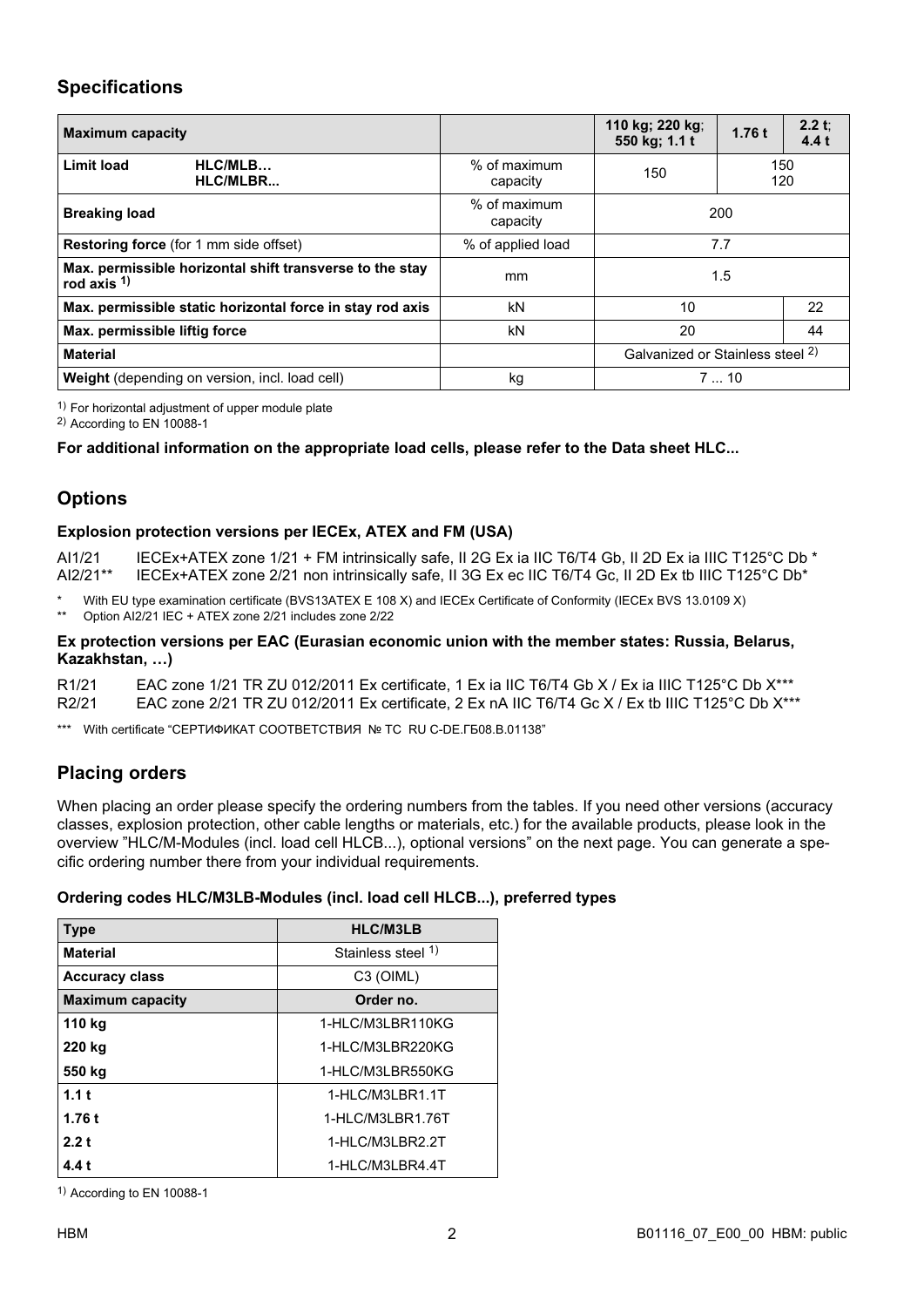# HLC/M‐Modules (incl. load cell HLCB...), optional versions

Order no.  $K$ 

| HLCM-  |              |                 |                    |                                                                  |                    |                                                                                      |  |  |
|--------|--------------|-----------------|--------------------|------------------------------------------------------------------|--------------------|--------------------------------------------------------------------------------------|--|--|
|        | Code         |                 | Option 1: Material |                                                                  |                    |                                                                                      |  |  |
|        | $\mathbf v$  | Galvanized      |                    |                                                                  |                    |                                                                                      |  |  |
|        | $\mathsf{R}$ | Stainless steel |                    |                                                                  |                    |                                                                                      |  |  |
|        |              | Code            |                    | Option 2: Accuracy                                               |                    |                                                                                      |  |  |
|        |              | D <sub>1</sub>  | D1 (OIML)          |                                                                  |                    |                                                                                      |  |  |
|        |              | C <sub>3</sub>  |                    | C3 (OIML)                                                        |                    |                                                                                      |  |  |
|        |              |                 | Code               |                                                                  | Option 3: Capacity |                                                                                      |  |  |
|        |              |                 | 110                | 110 kg<br>[only with Option $4 = N/(Al1/21)$ ]                   |                    |                                                                                      |  |  |
|        |              |                 | 220                | 220 kg                                                           |                    |                                                                                      |  |  |
|        |              |                 | 550                | 550 kg                                                           |                    |                                                                                      |  |  |
|        |              |                 | 1100               | 1.1t                                                             |                    |                                                                                      |  |  |
|        |              |                 |                    | 1.76t                                                            |                    |                                                                                      |  |  |
|        |              |                 | 2200               | 2.2t                                                             |                    |                                                                                      |  |  |
|        |              |                 | 4400               | 4.4t                                                             |                    |                                                                                      |  |  |
|        |              |                 |                    | Code                                                             |                    | Option 4: Explosion protection                                                       |  |  |
|        |              |                 |                    | $\mathsf{N}$                                                     |                    | No Explosion protection                                                              |  |  |
|        |              |                 | AI1/21             | IECEx-ATEX Zone 1/21 and FM<br>E<br>[not with Option $3 = 110$ ] |                    |                                                                                      |  |  |
|        |              |                 |                    | AI2/21                                                           |                    | IECEx-ATEX Zone 2/22                                                                 |  |  |
|        |              |                 |                    | R1/21                                                            | EAC Zone 1/21      |                                                                                      |  |  |
|        |              |                 |                    | R2/21                                                            |                    | EAC Zone 2/21                                                                        |  |  |
|        |              |                 |                    |                                                                  | Code               | Option 5: Cable length                                                               |  |  |
|        |              |                 |                    |                                                                  | S3                 | 3 m (Standard)<br>[only with Option 3 = $110/220/550/1100/1760$ ]                    |  |  |
|        |              |                 |                    |                                                                  | S <sub>6</sub>     | 6 m (Standard)<br>[only with Option $3 = 2200/4400$ ]                                |  |  |
|        |              |                 |                    |                                                                  | 6                  | [only with Option 3 = $110/220/550/1100/1760$ ]<br>6 m                               |  |  |
|        |              |                 |                    |                                                                  | 12                 | 12 <sub>m</sub>                                                                      |  |  |
|        |              |                 |                    |                                                                  | 20<br>3R           | 20 m<br>[only with Option $6 = B2$ ]<br>[only with Option 3 = 110/220/550/1100/1760] |  |  |
|        |              |                 |                    |                                                                  | 6R                 | 3 m metal braiding<br>[only with Option $6 = B2$ ]<br>6 m metal braiding             |  |  |
|        |              |                 |                    |                                                                  | 12R                | [only with Option $6 = B2$ ]<br>12 m metal braiding                                  |  |  |
|        |              |                 |                    |                                                                  |                    | Code<br>Option 6: Load cell type                                                     |  |  |
|        |              |                 |                    |                                                                  |                    | HLCB1 (Standard)<br><b>B1</b>                                                        |  |  |
|        |              |                 |                    |                                                                  |                    | HLCB2<br>[only with Option $2 = C3$ ]<br><b>B2</b>                                   |  |  |
|        |              |                 |                    |                                                                  |                    |                                                                                      |  |  |
|        |              |                 |                    |                                                                  |                    |                                                                                      |  |  |
|        |              |                 |                    |                                                                  |                    |                                                                                      |  |  |
| K-HLCM |              |                 |                    | -                                                                |                    |                                                                                      |  |  |

Not all codes can be combines with each other. Please take heed of the terms in the square brackets!